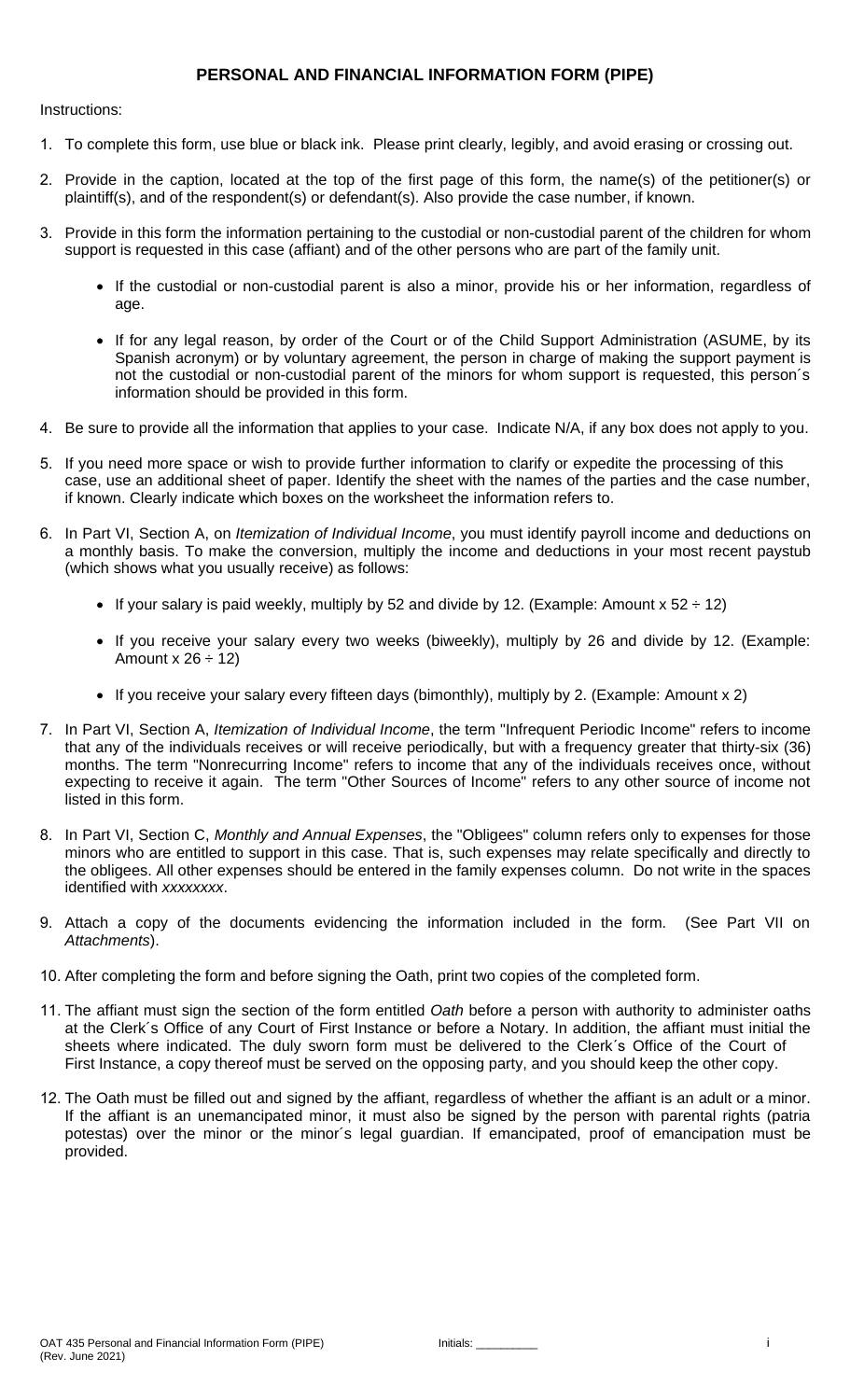## Commonwealth of Puerto Rico GENERAL COURT OF JUSTICE **Court of First Instance**

Superior  $\Box$  Municipal  $\Box$  Court of

 $\Box$  Petitioner  $\Box$  Plaintiff

CIVIL NO.

□ Respondent □ Defendant

# **PERSONAL AND FINANCIAL INFORMATION FORM (PIPE)**

Notice: Before completing this form, check the instructions provided above.

| I. AFFIANT'S PERSONAL INFORMATION                                                                                                                                                                                                                        |                                                                                                    |     |                                                 |                            |                                    |                                          |  |
|----------------------------------------------------------------------------------------------------------------------------------------------------------------------------------------------------------------------------------------------------------|----------------------------------------------------------------------------------------------------|-----|-------------------------------------------------|----------------------------|------------------------------------|------------------------------------------|--|
| Name                                                                                                                                                                                                                                                     | Initial                                                                                            |     | Father's Last Name                              |                            | Mother's Last Name                 |                                          |  |
| Social Security No. <sup>1</sup> :                                                                                                                                                                                                                       |                                                                                                    |     |                                                 |                            |                                    |                                          |  |
|                                                                                                                                                                                                                                                          | Date of Birth $(m/dy)$ : $\frac{1}{1}$<br>Minor or Over 21 years old<br>City and country of birth: |     |                                                 |                            |                                    |                                          |  |
| Driver License No.                                                                                                                                                                                                                                       | Passport No. or Visa Identification:                                                               |     |                                                 |                            |                                    |                                          |  |
|                                                                                                                                                                                                                                                          | Issuing country:                                                                                   |     |                                                 |                            |                                    |                                          |  |
| <b>Mailing Address:</b>                                                                                                                                                                                                                                  |                                                                                                    |     | <b>Physical Address:</b>                        |                            |                                    |                                          |  |
| Email:                                                                                                                                                                                                                                                   |                                                                                                    |     |                                                 |                            |                                    |                                          |  |
| Telephones: Mobile:                                                                                                                                                                                                                                      |                                                                                                    |     | Other: $($ )                                    |                            |                                    |                                          |  |
| Highest education level:<br>$\Box$ 0-6                                                                                                                                                                                                                   | $\Box$ 7-9<br>$\Box$ 10-12                                                                         |     | $\Box$ Associate<br>Bachelor's                  |                            | Master's or Doctorate              |                                          |  |
| Relationship with the opposing party: $\Box$ Married - Date of Marriage ( $m/d/y$ ):<br>Divorced – Date of divorce $(m/d/y)$ :<br>Is there a child support order? a No a Yes: Fixed at a ASUME a Court of<br>Amount: \$<br>Date of the order $(m/d/y)$ : | ■ Weekly ■ Biweekly                                                                                |     | Court:<br>□ Bimonthly (every 15 days) □ Monthly |                            | Case No.                           | $\Box$ Never married<br>Case No.         |  |
| <b>Current Marital Status:</b><br>$\Box$ Single<br>Married to:                                                                                                                                                                                           | Domestic Partnership<br>$\mathcal{L}$<br>Name of the Spouse                                        |     |                                                 |                            | Marital Agreements:<br>]Yes / □ No |                                          |  |
| II. INFORMATION OF UNDERAGE CHILDREN WITH THE OPPOSING PARTY                                                                                                                                                                                             |                                                                                                    |     |                                                 |                            |                                    |                                          |  |
| Name and Last Names<br>Social Security No. <sup>1</sup>                                                                                                                                                                                                  | Date of Birth<br>(m/d/y)                                                                           | Age | Lives with:<br>(state the name)                 | Support<br>Order<br>Yes No | Amount<br>$($ \$)                  | Frequency<br>(W, BW, BM, M) <sup>2</sup> |  |
|                                                                                                                                                                                                                                                          |                                                                                                    |     |                                                 |                            |                                    |                                          |  |
|                                                                                                                                                                                                                                                          |                                                                                                    |     |                                                 |                            |                                    |                                          |  |
|                                                                                                                                                                                                                                                          |                                                                                                    |     |                                                 |                            |                                    |                                          |  |
|                                                                                                                                                                                                                                                          |                                                                                                    |     |                                                 |                            |                                    |                                          |  |
|                                                                                                                                                                                                                                                          |                                                                                                    |     |                                                 |                            |                                    |                                          |  |
|                                                                                                                                                                                                                                                          |                                                                                                    |     |                                                 |                            |                                    |                                          |  |
| III. INFORMATION OF OTHER MINORS LIVING IN HOUSEHOLD (Exclude underage children related to this case)                                                                                                                                                    |                                                                                                    |     |                                                 |                            |                                    |                                          |  |
| Name and Last Names                                                                                                                                                                                                                                      |                                                                                                    |     |                                                 | Support                    |                                    |                                          |  |
| Social Security No. <sup>1</sup>                                                                                                                                                                                                                         | Date of Birth<br>(m/d/y)                                                                           | Age | Lives with:<br>(state the name)                 | Order<br>Yes No            | Amount<br>$(\$)$                   | Frequency<br>(W, BW, BM, M) <sup>2</sup> |  |
|                                                                                                                                                                                                                                                          |                                                                                                    |     |                                                 |                            |                                    |                                          |  |
|                                                                                                                                                                                                                                                          |                                                                                                    |     |                                                 |                            |                                    |                                          |  |
|                                                                                                                                                                                                                                                          |                                                                                                    |     |                                                 |                            |                                    |                                          |  |
|                                                                                                                                                                                                                                                          |                                                                                                    |     |                                                 |                            |                                    |                                          |  |
|                                                                                                                                                                                                                                                          |                                                                                                    |     |                                                 |                            |                                    |                                          |  |
|                                                                                                                                                                                                                                                          |                                                                                                    |     |                                                 |                            |                                    |                                          |  |

<sup>2</sup> W = Weekly, BW = Biweekly, BM= Bimonthly (every 15 days), M= Monthly. See Instruction No. 6 for more information.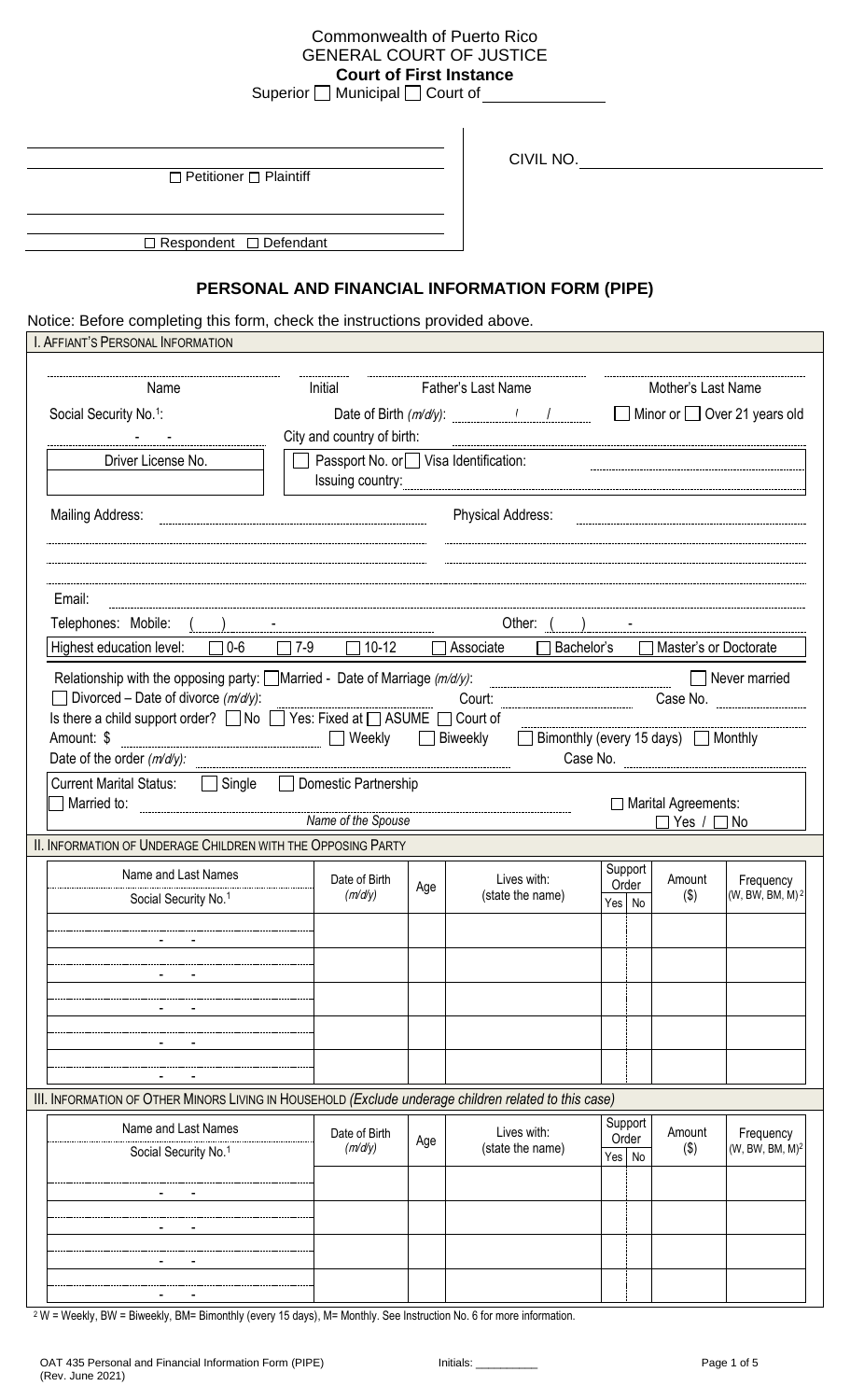CIVIL NO.

| IV. INFORMATION OF OTHER PERSONS LIVING IN HOUSEHOLD (Not included in parts II and III)                                                                                           |               |                   |                                                                                                                                                                                                                                                                                                                                                                                                                                      |                |                            |                |
|-----------------------------------------------------------------------------------------------------------------------------------------------------------------------------------|---------------|-------------------|--------------------------------------------------------------------------------------------------------------------------------------------------------------------------------------------------------------------------------------------------------------------------------------------------------------------------------------------------------------------------------------------------------------------------------------|----------------|----------------------------|----------------|
|                                                                                                                                                                                   |               |                   |                                                                                                                                                                                                                                                                                                                                                                                                                                      |                |                            | Monthly income |
| Name and Last Names                                                                                                                                                               | Date of Birth | Age               | Relationship with you                                                                                                                                                                                                                                                                                                                                                                                                                | Source of      |                            |                |
|                                                                                                                                                                                   | (m/d/y)       |                   |                                                                                                                                                                                                                                                                                                                                                                                                                                      | Income         | Gross                      | Net            |
|                                                                                                                                                                                   |               |                   |                                                                                                                                                                                                                                                                                                                                                                                                                                      |                |                            |                |
|                                                                                                                                                                                   |               |                   |                                                                                                                                                                                                                                                                                                                                                                                                                                      |                |                            |                |
|                                                                                                                                                                                   |               |                   |                                                                                                                                                                                                                                                                                                                                                                                                                                      |                |                            |                |
|                                                                                                                                                                                   |               |                   |                                                                                                                                                                                                                                                                                                                                                                                                                                      |                |                            |                |
|                                                                                                                                                                                   |               |                   |                                                                                                                                                                                                                                                                                                                                                                                                                                      |                |                            |                |
|                                                                                                                                                                                   |               |                   |                                                                                                                                                                                                                                                                                                                                                                                                                                      |                |                            |                |
|                                                                                                                                                                                   |               |                   |                                                                                                                                                                                                                                                                                                                                                                                                                                      |                |                            |                |
| V. FINANCIAL ASSISTANCE INFORMATION (Do not include Nutritional Assistance Program of the Department of the Family)                                                               |               |                   |                                                                                                                                                                                                                                                                                                                                                                                                                                      |                |                            |                |
| I applied for financial assistance from the Department of the Family on                                                                                                           |               |                   |                                                                                                                                                                                                                                                                                                                                                                                                                                      |                |                            |                |
|                                                                                                                                                                                   |               |                   |                                                                                                                                                                                                                                                                                                                                                                                                                                      | (m/d/y)        |                            |                |
| Under the name:                                                                                                                                                                   |               |                   |                                                                                                                                                                                                                                                                                                                                                                                                                                      | I am receiving | $\Box$ I no longer receive |                |
| <b>VI. FINANCIAL SITUATION</b>                                                                                                                                                    |               |                   |                                                                                                                                                                                                                                                                                                                                                                                                                                      |                |                            |                |
|                                                                                                                                                                                   |               |                   |                                                                                                                                                                                                                                                                                                                                                                                                                                      |                |                            |                |
| Please indicate if you are: [ Fmployed                                                                                                                                            |               | $\Box$ Unemployed | On unpaid leave                                                                                                                                                                                                                                                                                                                                                                                                                      |                |                            |                |
| Occupation/Profession:                                                                                                                                                            |               |                   |                                                                                                                                                                                                                                                                                                                                                                                                                                      |                |                            |                |
| Employer's Information:                                                                                                                                                           |               |                   |                                                                                                                                                                                                                                                                                                                                                                                                                                      |                |                            |                |
| Name:                                                                                                                                                                             |               |                   |                                                                                                                                                                                                                                                                                                                                                                                                                                      |                |                            |                |
|                                                                                                                                                                                   |               |                   |                                                                                                                                                                                                                                                                                                                                                                                                                                      |                |                            |                |
|                                                                                                                                                                                   |               |                   |                                                                                                                                                                                                                                                                                                                                                                                                                                      |                |                            |                |
|                                                                                                                                                                                   |               |                   |                                                                                                                                                                                                                                                                                                                                                                                                                                      |                |                            |                |
| Income payment frequency:<br>$\Box$ Weekly<br>Itemization of Individual Income (Include paystub or certificate by the employer. Provide the information on a monthly basis)<br>А. |               | <b>Biweekly</b>   | Bimonthly (every 15 days) $\Box$ Monthly                                                                                                                                                                                                                                                                                                                                                                                             |                |                            |                |
|                                                                                                                                                                                   |               |                   | Affiant                                                                                                                                                                                                                                                                                                                                                                                                                              |                | Spouse                     |                |
|                                                                                                                                                                                   |               |                   |                                                                                                                                                                                                                                                                                                                                                                                                                                      | \$             |                            |                |
| <b>Mandatory Deductions:</b>                                                                                                                                                      |               |                   |                                                                                                                                                                                                                                                                                                                                                                                                                                      |                |                            |                |
|                                                                                                                                                                                   |               |                   |                                                                                                                                                                                                                                                                                                                                                                                                                                      |                |                            |                |
|                                                                                                                                                                                   |               |                   |                                                                                                                                                                                                                                                                                                                                                                                                                                      |                |                            |                |
|                                                                                                                                                                                   |               |                   |                                                                                                                                                                                                                                                                                                                                                                                                                                      |                |                            |                |
|                                                                                                                                                                                   |               |                   |                                                                                                                                                                                                                                                                                                                                                                                                                                      |                |                            |                |
|                                                                                                                                                                                   |               |                   |                                                                                                                                                                                                                                                                                                                                                                                                                                      |                |                            |                |
|                                                                                                                                                                                   |               |                   | $\begin{minipage}{0.5\textwidth} \begin{tabular}{ c c c } \hline \multicolumn{1}{ c }{p} & \multicolumn{1}{ c }{p} & \multicolumn{1}{ c }{p} & \multicolumn{1}{ c }{p} & \multicolumn{1}{ c }{p} & \multicolumn{1}{ c }{p} & \multicolumn{1}{ c }{p} & \multicolumn{1}{ c }{p} & \multicolumn{1}{ c }{p} & \multicolumn{1}{ c }{p} & \multicolumn{1}{ c }{p} & \multicolumn{1}{ c }{p} & \multicolumn{1}{ c }{p} & \multicolumn{1}{$ |                |                            |                |
|                                                                                                                                                                                   |               |                   |                                                                                                                                                                                                                                                                                                                                                                                                                                      |                |                            |                |
| <b>Accepted Deductions:</b>                                                                                                                                                       |               |                   |                                                                                                                                                                                                                                                                                                                                                                                                                                      |                |                            |                |
|                                                                                                                                                                                   |               |                   |                                                                                                                                                                                                                                                                                                                                                                                                                                      |                |                            |                |
| Voluntary Union and Association Membership Fees                                                                                                                                   |               |                   |                                                                                                                                                                                                                                                                                                                                                                                                                                      |                |                            |                |
|                                                                                                                                                                                   |               |                   |                                                                                                                                                                                                                                                                                                                                                                                                                                      |                |                            |                |
|                                                                                                                                                                                   |               |                   |                                                                                                                                                                                                                                                                                                                                                                                                                                      |                |                            |                |
|                                                                                                                                                                                   |               |                   |                                                                                                                                                                                                                                                                                                                                                                                                                                      |                |                            |                |
|                                                                                                                                                                                   |               |                   |                                                                                                                                                                                                                                                                                                                                                                                                                                      |                |                            |                |
| Other:<br><u> 1980 - Jan Stein Stein Stein Stein Stein Stein Stein Stein Stein Stein Stein Stein Stein Stein Stein Stein S</u>                                                    |               |                   |                                                                                                                                                                                                                                                                                                                                                                                                                                      |                |                            |                |
| Other Gross Income (specify):                                                                                                                                                     |               |                   |                                                                                                                                                                                                                                                                                                                                                                                                                                      |                |                            |                |
|                                                                                                                                                                                   |               |                   |                                                                                                                                                                                                                                                                                                                                                                                                                                      |                |                            |                |
|                                                                                                                                                                                   |               |                   |                                                                                                                                                                                                                                                                                                                                                                                                                                      |                |                            |                |
|                                                                                                                                                                                   |               |                   |                                                                                                                                                                                                                                                                                                                                                                                                                                      |                |                            |                |
|                                                                                                                                                                                   |               |                   |                                                                                                                                                                                                                                                                                                                                                                                                                                      |                |                            |                |
|                                                                                                                                                                                   |               |                   |                                                                                                                                                                                                                                                                                                                                                                                                                                      |                |                            |                |
|                                                                                                                                                                                   |               |                   |                                                                                                                                                                                                                                                                                                                                                                                                                                      |                |                            |                |
|                                                                                                                                                                                   |               |                   |                                                                                                                                                                                                                                                                                                                                                                                                                                      |                |                            |                |
|                                                                                                                                                                                   |               |                   |                                                                                                                                                                                                                                                                                                                                                                                                                                      |                |                            |                |
| Infrequent Periodic Income <sup>3</sup> : <u>___________________________</u><br>Nonrecurring Income <sup>3</sup> :                                                                |               |                   |                                                                                                                                                                                                                                                                                                                                                                                                                                      |                |                            |                |

<sup>3</sup> *See Instruction No. 7 for more information.*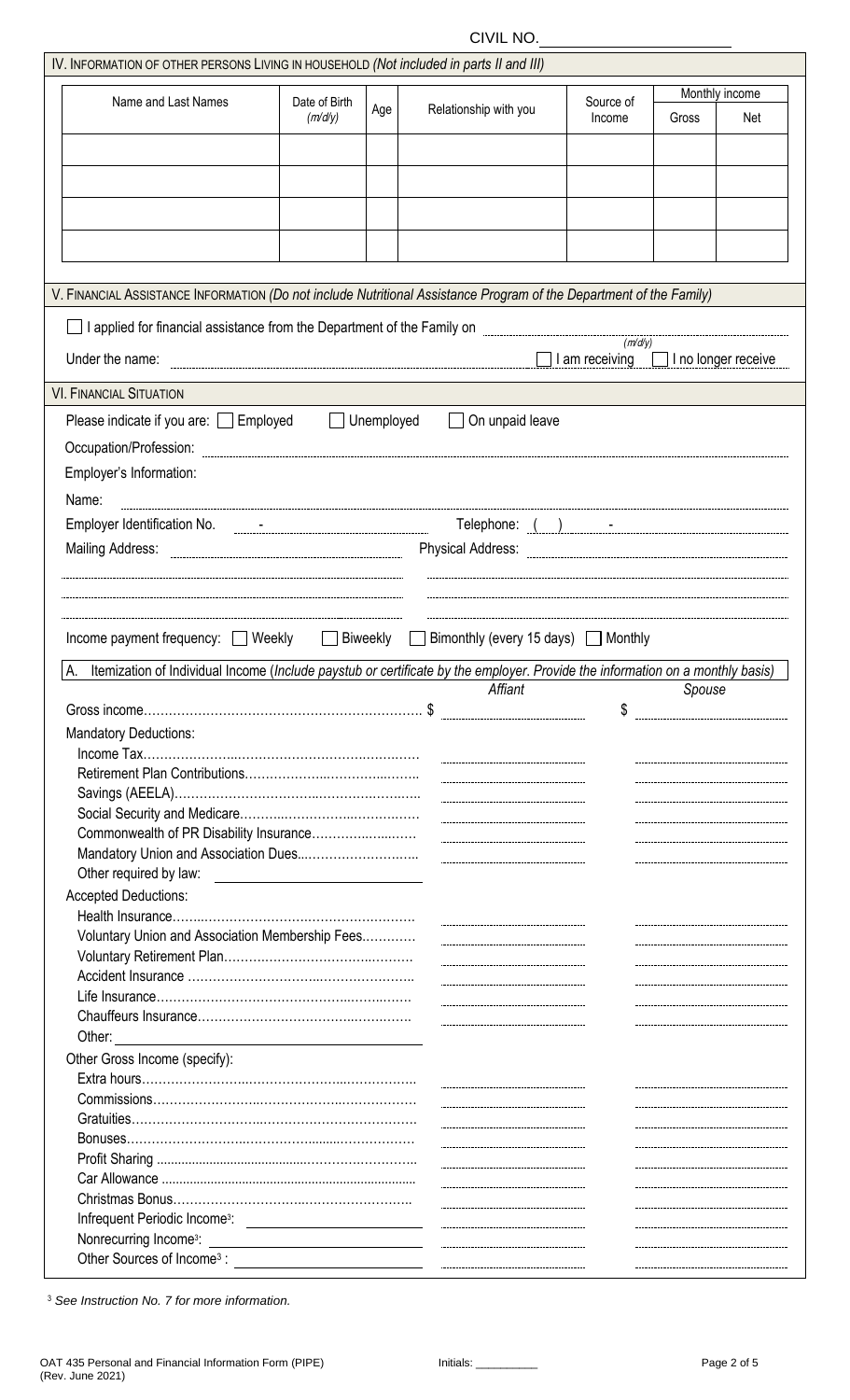| <b>VI. FINANCIAL SITUATION (Continued)</b>                          |                   |        |         |                                     |                                                                                                                       |         |                                    |                          |        |
|---------------------------------------------------------------------|-------------------|--------|---------|-------------------------------------|-----------------------------------------------------------------------------------------------------------------------|---------|------------------------------------|--------------------------|--------|
| В.<br>reported in the section on Itemization of Individual Income.) |                   |        |         |                                     | Indicate family income sources. (Specify source and amount of all benefits received in your family unit that were not |         |                                    |                          |        |
|                                                                     |                   |        |         |                                     | Affiant                                                                                                               |         |                                    | Spouse                   |        |
|                                                                     |                   |        |         |                                     |                                                                                                                       | \$      |                                    |                          |        |
|                                                                     |                   |        |         |                                     |                                                                                                                       |         |                                    |                          |        |
|                                                                     |                   |        |         |                                     |                                                                                                                       |         |                                    |                          |        |
| <b>Pension Benefits</b>                                             |                   |        |         |                                     |                                                                                                                       |         |                                    |                          |        |
|                                                                     |                   |        |         |                                     |                                                                                                                       |         |                                    |                          |        |
|                                                                     |                   |        |         |                                     |                                                                                                                       |         |                                    |                          |        |
|                                                                     |                   |        |         |                                     |                                                                                                                       |         |                                    |                          |        |
|                                                                     |                   |        |         |                                     |                                                                                                                       |         |                                    |                          |        |
|                                                                     |                   |        |         |                                     |                                                                                                                       |         |                                    |                          |        |
|                                                                     |                   |        |         |                                     |                                                                                                                       |         |                                    |                          |        |
| Other Pension Benefits (Specify)                                    |                   |        |         |                                     |                                                                                                                       |         |                                    |                          |        |
|                                                                     |                   |        |         |                                     |                                                                                                                       |         |                                    |                          |        |
| Other Income (Specify)                                              |                   |        |         |                                     |                                                                                                                       |         |                                    |                          |        |
|                                                                     |                   |        |         |                                     |                                                                                                                       |         |                                    |                          |        |
| xxxxxxxx.)                                                          |                   |        |         |                                     | Monthly and Annual Expenses (Provide the total for each expense item, as required. Do not write in spaces marked with |         |                                    |                          |        |
| Expense                                                             | Family<br>Monthly | Annual |         | Obligees<br>Annual                  | Expense                                                                                                               |         | Family<br>Annual                   | Obligees                 |        |
| 1. Housing                                                          |                   |        | Monthly | xxxxxxx xxxxxxxx xxxxxxxx xxxxxxxx  | 14. Insurance                                                                                                         | Monthly | xxxxxxx xxxxxxxx xxxxxxxx xxxxxxx  | Monthly                  | Annual |
|                                                                     |                   |        |         |                                     | Life                                                                                                                  |         |                                    |                          |        |
| Monthly rent or contribution                                        | \$                |        |         | xxxxxxxxxxxxxxx                     |                                                                                                                       |         |                                    | <b>XXXXXXXX XXXXXXXX</b> |        |
| Mortgage                                                            |                   |        |         | xxxxxxxxxxxxxxx                     | Mortgage                                                                                                              |         |                                    |                          |        |
| Maintenance fee                                                     |                   |        |         | xxxxxxxxxxxxxxx                     | Car                                                                                                                   |         |                                    |                          |        |
| 2. Gas                                                              |                   |        |         | xxxxxxxxxxxxxxx                     | Other:                                                                                                                |         |                                    |                          |        |
|                                                                     |                   |        |         |                                     | 15. Fees: professional,                                                                                               |         |                                    |                          |        |
| 3. Electricity                                                      |                   |        |         |                                     |                                                                                                                       |         |                                    |                          |        |
| 4. Water                                                            |                   |        |         |                                     |                                                                                                                       |         | xxxxxxx xxxxxxxx xxxxxxxx xxxxxxxx |                          |        |
| 5. Telephone                                                        |                   |        |         |                                     | Tuition                                                                                                               |         |                                    |                          |        |
| 6. Mobile phone                                                     |                   |        |         |                                     | <b>Uniforms</b>                                                                                                       |         |                                    |                          |        |
| 7. Internet                                                         |                   |        |         |                                     | <b>Books</b>                                                                                                          |         |                                    |                          |        |
|                                                                     |                   |        |         | xxxxxxxxxxxxxx                      |                                                                                                                       |         |                                    |                          |        |
| 8. Income Tax                                                       |                   |        |         | xxxxxxxxxxxxxxx                     | Fees                                                                                                                  |         |                                    |                          |        |
|                                                                     |                   |        |         | xxxxxxxxxxxxxx                      |                                                                                                                       |         |                                    |                          |        |
| 9. Real Estate Tax (CRIM)                                           |                   |        |         | xxxxxxxxxxxxxxx                     | School supplies                                                                                                       |         |                                    |                          |        |
| 10.Food                                                             |                   |        |         | xxxxxxx xxxxxxxx xxxxxxxx xxxxxxxx  |                                                                                                                       |         |                                    |                          |        |
|                                                                     |                   |        |         | xxxxxxx xxxxxxxx xxxxxxxx xxxxxxxx  | Monthly payments                                                                                                      |         |                                    |                          |        |
|                                                                     |                   |        |         |                                     | Supervised studies and                                                                                                |         |                                    |                          |        |
| Household                                                           |                   |        |         |                                     | tutoring                                                                                                              |         |                                    |                          |        |
| Out of home                                                         |                   |        |         |                                     | Transportation                                                                                                        |         |                                    |                          |        |
| 11. Clothing                                                        |                   |        |         | xxxxxxxx xxxxxxxx xxxxxxxx xxxxxxxx | Housing (college students)                                                                                            |         |                                    |                          |        |
| Purchase                                                            |                   |        |         |                                     | Extracurricular expenses                                                                                              |         |                                    |                          |        |
| Laundry                                                             |                   |        |         |                                     | Other education expenses                                                                                              |         |                                    |                          |        |
| Dry Cleaning                                                        |                   |        |         |                                     | 17. Daycare                                                                                                           |         | xxxxxxx xxxxxxxx xxxxxxxx xxxxxxx  |                          |        |
| 12. Entertainment                                                   |                   |        |         | xxxxxxxx xxxxxxxx xxxxxxxx xxxxxxxx | <b>Extended Care</b>                                                                                                  |         |                                    |                          |        |
| Cable or satellite TV                                               |                   |        |         |                                     | Camp                                                                                                                  |         |                                    |                          |        |
| Other entertainment                                                 |                   |        |         |                                     | 18. Transportation                                                                                                    |         | xxxxxxxx xxxxxxxxxxxxxxxxxxxxxxxx  |                          |        |
| 13. Health                                                          |                   |        |         | xxxxxxx xxxxxxxx xxxxxxxx xxxxxxxx  | Car Loan                                                                                                              |         |                                    |                          |        |
| <b>Medical visits</b>                                               |                   |        |         |                                     | Car Maintenance                                                                                                       |         |                                    |                          |        |
| Health insurance                                                    |                   |        |         |                                     | Parking                                                                                                               |         |                                    |                          |        |
| Deductibles                                                         |                   |        |         |                                     | Public transportation                                                                                                 |         |                                    |                          |        |
| Recurring deductibles                                               |                   |        |         |                                     | Tolls                                                                                                                 |         |                                    | <b>XXXXXXXX XXXXXXXX</b> |        |
| Laboratories                                                        |                   |        |         |                                     | Gas                                                                                                                   |         |                                    |                          |        |
|                                                                     |                   |        |         |                                     |                                                                                                                       |         |                                    | <b>XXXXXXXX XXXXXXXX</b> |        |
| Medicines                                                           |                   |        |         |                                     | 19. Barbershop/Beauty<br>Salon                                                                                        |         |                                    |                          |        |
| Dental                                                              |                   |        |         |                                     |                                                                                                                       |         |                                    |                          |        |
| Visual                                                              |                   |        |         |                                     | 20. Other Support Payments                                                                                            |         |                                    |                          |        |
| Emotional                                                           |                   |        |         |                                     | 21. Other Expenses:                                                                                                   |         | xxxxxxx xxxxxxxx xxxxxxxx xxxxxxxx |                          |        |
| Therapies                                                           |                   |        |         |                                     |                                                                                                                       |         |                                    |                          |        |
| Orthopedics                                                         |                   |        |         |                                     |                                                                                                                       |         |                                    |                          |        |
| Other:                                                              | \$                |        |         |                                     |                                                                                                                       |         |                                    |                          | \$     |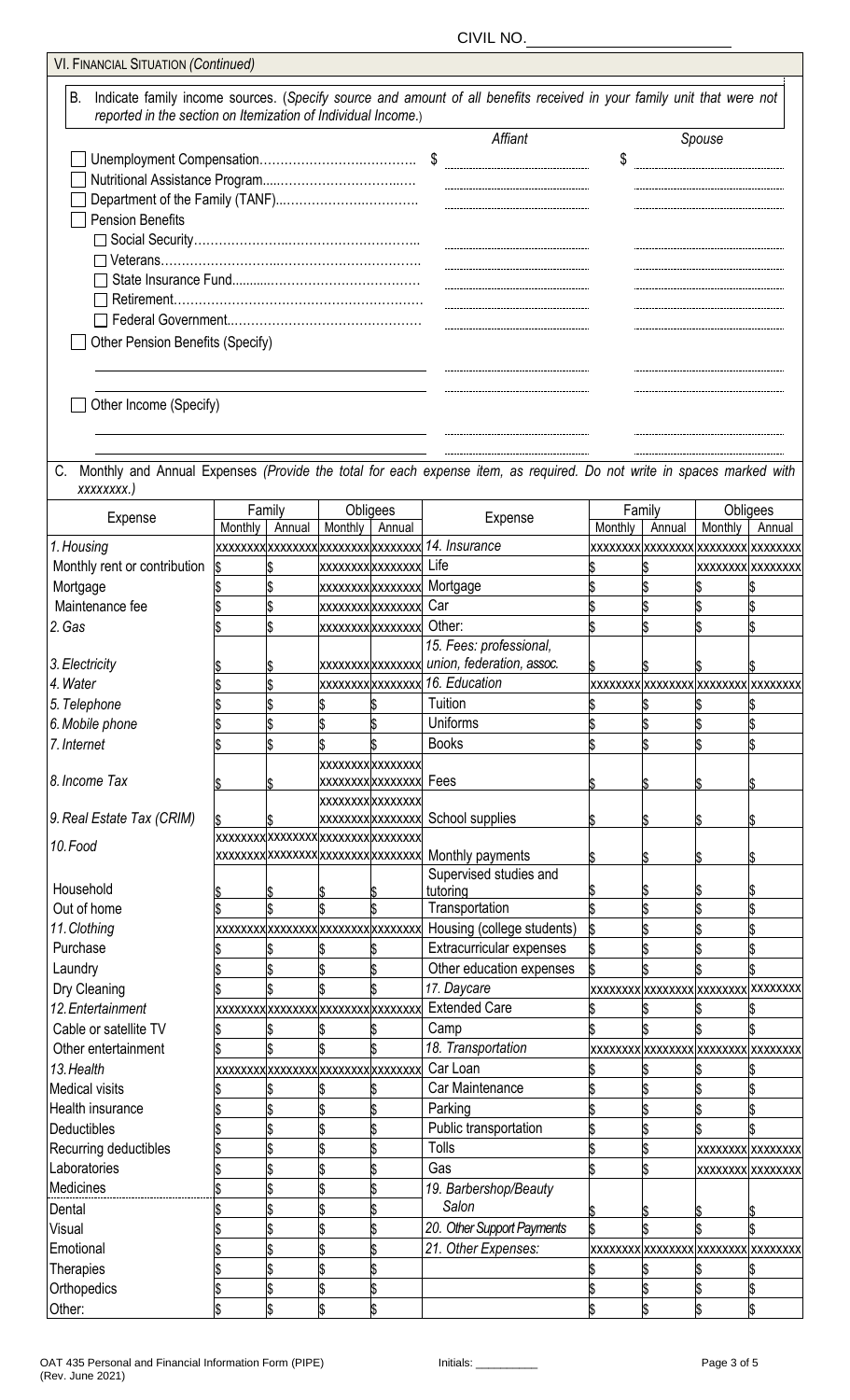#### CIVIL NO.

|                             | <b>VI. FINANCIAL SITUATION (Continued)</b>                                                                                                                                                                                                                                                                                |                    |                                                                        |               |                                     |
|-----------------------------|---------------------------------------------------------------------------------------------------------------------------------------------------------------------------------------------------------------------------------------------------------------------------------------------------------------------------|--------------------|------------------------------------------------------------------------|---------------|-------------------------------------|
| D. Assets                   |                                                                                                                                                                                                                                                                                                                           |                    |                                                                        |               |                                     |
| calculated, as applicable): | Personal Property (Include the approximate value for all subsections, as applicable. Also, for subsections one (1) through<br>four (4), provide the name of the financial institution, bank or investment account, and the date on which the balance was                                                                  |                    |                                                                        |               |                                     |
|                             | Cash balance (aside from bank accounts) and bank account balances (checking and similar):                                                                                                                                                                                                                                 |                    |                                                                        |               |                                     |
|                             | 1. Savings Account, Certificates of Deposit, and IRA:                                                                                                                                                                                                                                                                     |                    |                                                                        |               |                                     |
|                             |                                                                                                                                                                                                                                                                                                                           |                    |                                                                        |               |                                     |
|                             | 3. Insurance (provide cash value):                                                                                                                                                                                                                                                                                        |                    |                                                                        |               |                                     |
|                             | 4. Motor vehicles, boats, motorcycles, jet skis, all-terrain vehicles, etc. (specify make, model, year, current value, license plate<br>number, and name of owner):                                                                                                                                                       |                    |                                                                        |               |                                     |
|                             | 5. Credits in your favor (promissory notes, accounts due, etc. (provide debtor's name and address):                                                                                                                                                                                                                       |                    |                                                                        |               |                                     |
|                             | 6. Provide the total value of the home furnishings:                                                                                                                                                                                                                                                                       |                    |                                                                        |               |                                     |
| 7.                          | State whether you own non-domesticated animals, such as cattle, horses, pigs, fowl, etc.                                                                                                                                                                                                                                  |                    |                                                                        |               |                                     |
|                             | 8. Other personal property individually valued over \$1,000.00:                                                                                                                                                                                                                                                           |                    |                                                                        |               |                                     |
| Personal                    | Location                                                                                                                                                                                                                                                                                                                  | Name and           | Information of the person who is currently in possession of the asset: |               |                                     |
| Property                    |                                                                                                                                                                                                                                                                                                                           | Last Names         | Address                                                                | Telephones    | Social Security<br>No. <sup>1</sup> |
|                             |                                                                                                                                                                                                                                                                                                                           |                    |                                                                        |               |                                     |
|                             |                                                                                                                                                                                                                                                                                                                           |                    |                                                                        |               |                                     |
|                             |                                                                                                                                                                                                                                                                                                                           |                    |                                                                        |               |                                     |
|                             |                                                                                                                                                                                                                                                                                                                           |                    |                                                                        |               |                                     |
|                             | Real Property (Specify the type of the real estate and its address, the registration data in the Digital Real Property Registry of<br>the Commonwealth of Puerto Rico, that is, property number, number of the electronic registry book or electronic day book, and<br>electronic folio number; section of the registry): |                    |                                                                        |               |                                     |
| Main Residence:             |                                                                                                                                                                                                                                                                                                                           |                    |                                                                        | \$            | Value                               |
|                             |                                                                                                                                                                                                                                                                                                                           |                    |                                                                        |               |                                     |
|                             |                                                                                                                                                                                                                                                                                                                           |                    |                                                                        |               |                                     |
|                             |                                                                                                                                                                                                                                                                                                                           |                    |                                                                        |               |                                     |
|                             |                                                                                                                                                                                                                                                                                                                           |                    |                                                                        |               |                                     |
|                             |                                                                                                                                                                                                                                                                                                                           |                    |                                                                        |               |                                     |
|                             |                                                                                                                                                                                                                                                                                                                           |                    |                                                                        | \$            |                                     |
| E. Debts                    |                                                                                                                                                                                                                                                                                                                           |                    |                                                                        |               |                                     |
|                             | Creditor                                                                                                                                                                                                                                                                                                                  | Type or Purpose    | Date Incurred                                                          | Monthly       | <b>Balance</b>                      |
| Bankruptcy                  | (person or entity owed)                                                                                                                                                                                                                                                                                                   | of the Debt<br>N/A | (m/d/y)<br>N/A                                                         | payment<br>\$ | owed<br>\$                          |
|                             |                                                                                                                                                                                                                                                                                                                           |                    |                                                                        |               |                                     |
|                             |                                                                                                                                                                                                                                                                                                                           |                    |                                                                        |               |                                     |
|                             |                                                                                                                                                                                                                                                                                                                           |                    |                                                                        |               |                                     |
|                             |                                                                                                                                                                                                                                                                                                                           |                    |                                                                        |               |                                     |
|                             |                                                                                                                                                                                                                                                                                                                           |                    |                                                                        |               |                                     |
|                             | Total Monthly Payment and Balance Owed                                                                                                                                                                                                                                                                                    |                    |                                                                        | \$            | \$                                  |